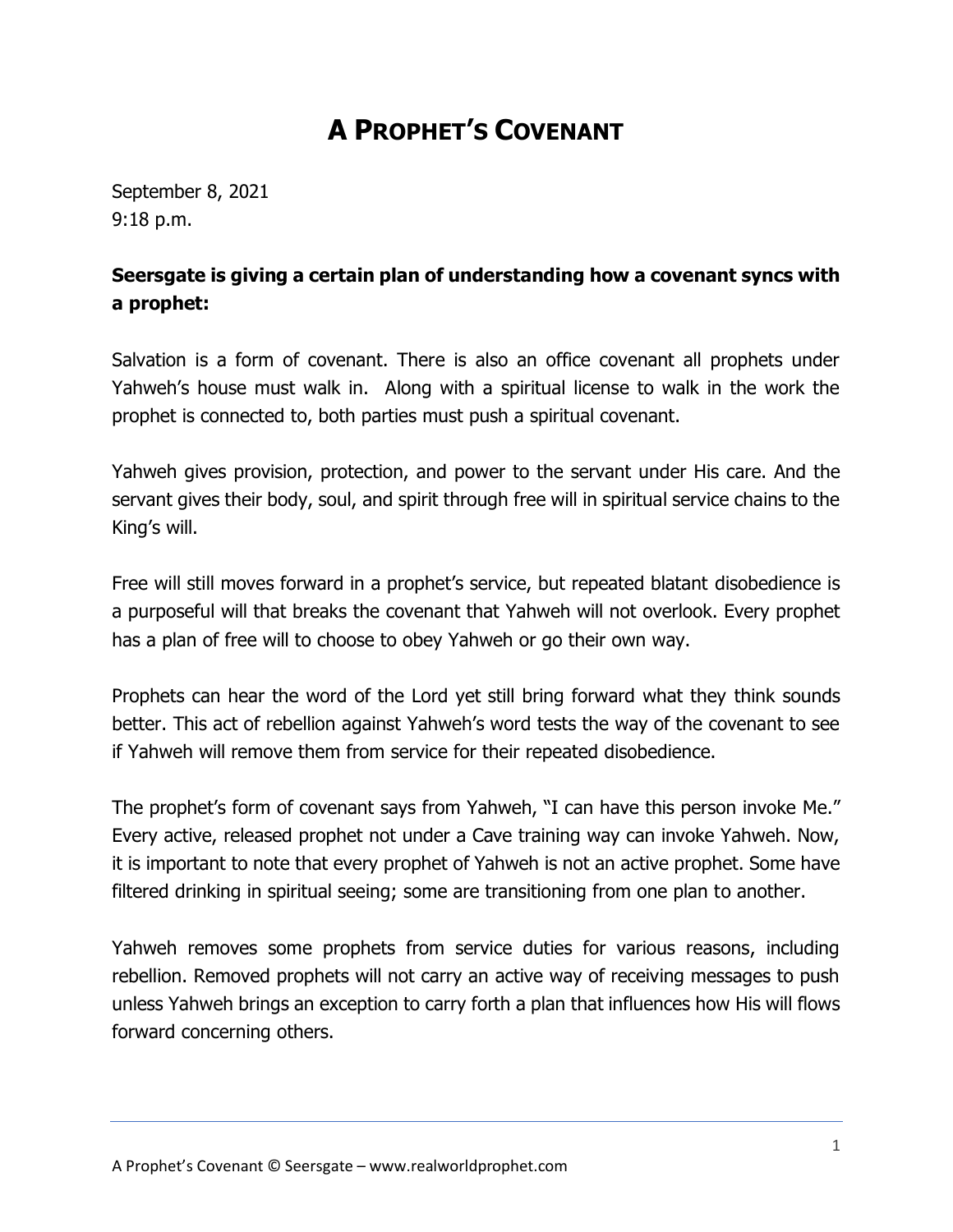Throughout the decades, it has been taught that there are "major" and "minor" prophets. Yahweh trained me to view His work through His prophets in a different way. Yahweh looks at territories and gives servants what plan syncs with their purpose, spiritual upgrades, and Cave training.

With a released prophet, Yahweh will give a covenant impartation that seals the worker to their assigned sphere of influence. And with that governing sphere comes an agenda, vision, and a group that is affected by the message to bring Kingdom influence into.

My mission Yahweh states: preach the Kingdom and prepare the world for the return of Christ. And due to that calling, there is a placement on my spirit to take the cross of rejection as a reformation prophet. So, to prepare me for service, my Cave training of ten years was shaped by rejection from many outlets. The Cave rejection helped me get used to the painful experiences and learn how to heal and still speak the will of the Lord without bitterness.

Yahweh gives me a way to bring Kingdom influence under the "world" sphere through healing rooms and governmental order reflecting Kingdom culture. And with that plan Yahweh gives me, there will be an inclusion of a layer of spiritual influence to bring deliverance to the camp, which brings all levels of spiritual engagement so I will not be afraid of any demon.

Over my thirty years of training, I grew in spiritual engagement, visions, dreams, rejection, hearing Yahweh, and seer traits. Every stage in the Cave training gave me a more finetuned spiritual filter of discernment.

But no covenant with Yahweh was sealed in the Cave training, so I could not persuade anyone to follow me in how Yahweh trained. And I could not ignore what took way within me even when no one would embrace the training.

There were those I loved who wouldn't let me into their way, and the pain was indeed great.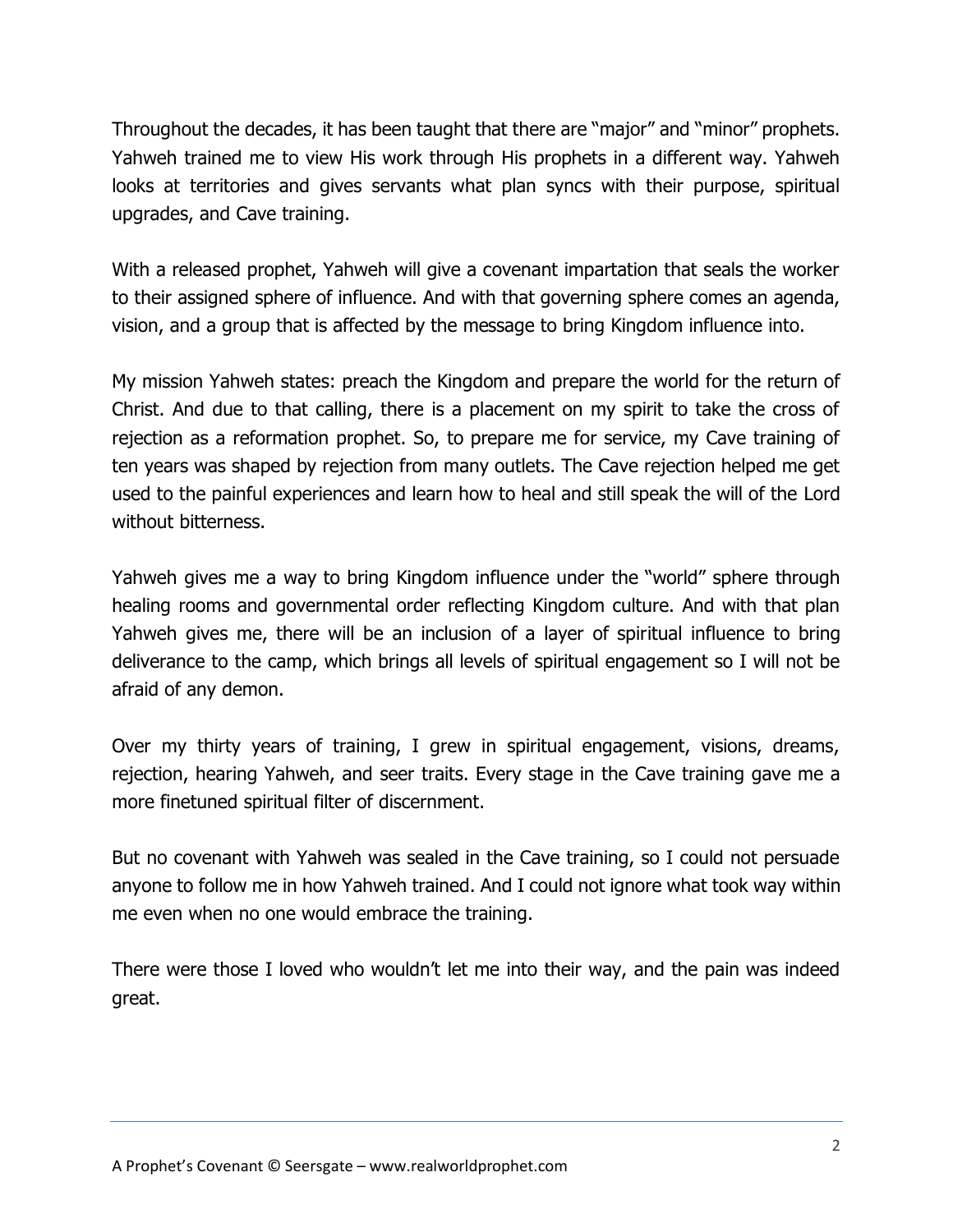Every prophet must go through Cave training. Yahweh strips prophets of family members, friends, natural work, those things they hold dear or place on a pedestal and brings them down into the deepest Cave training place to have the wounded, painful plans revealed.

Yahweh tests His novice worker to see how long it will take them to break under the pressure of transparent living. And then, there is the plan to see if the prophet will learn how to speak Yahweh's will without adding their own opinion.

The Great Holy Spirit delivers a meeting note in confidence and will look to see if that novice will blurt out Yahweh's will or keep a secret. Secret meetings with Yahweh frequent the prophet, and there must be an understanding that what is shared will not be given out until the time Yahweh gives.

It's just as sharing a meeting plan with me, and you need me to keep that private, but I wanted others to know that I know something they don't. How long would you keep telling secrets or private meeting notes if I ignored your plan? That is one of the main reasons the Cave training varies from one novice to another.

Yahweh has to train His prophet based on how the servant adjusts to Kingdom order and their assigned governing sphere. Yahweh puts a gauge on the amount of effort placed into the prophet to prepare them for presentation.

Now here comes the covenant.

When the Cave training is done, Yahweh takes a look at what traits are within the prophet. Are there still fleshly ways that need to be dealt with? Is there a human craving for power for selfish gain? Is there pride? Is the prophet wanting to do their own way and not submit to any plan in governing?

Does the servant think their way is better and still plans to let everyone they talk to know Yahweh's plans when they should not speak? Where is the prophet's stance concerning humility? Are they willing to submit to the order of whatever spiritual house they walk in, knowing that Yahweh may say there is a word to give, yet the prophet must not usurp?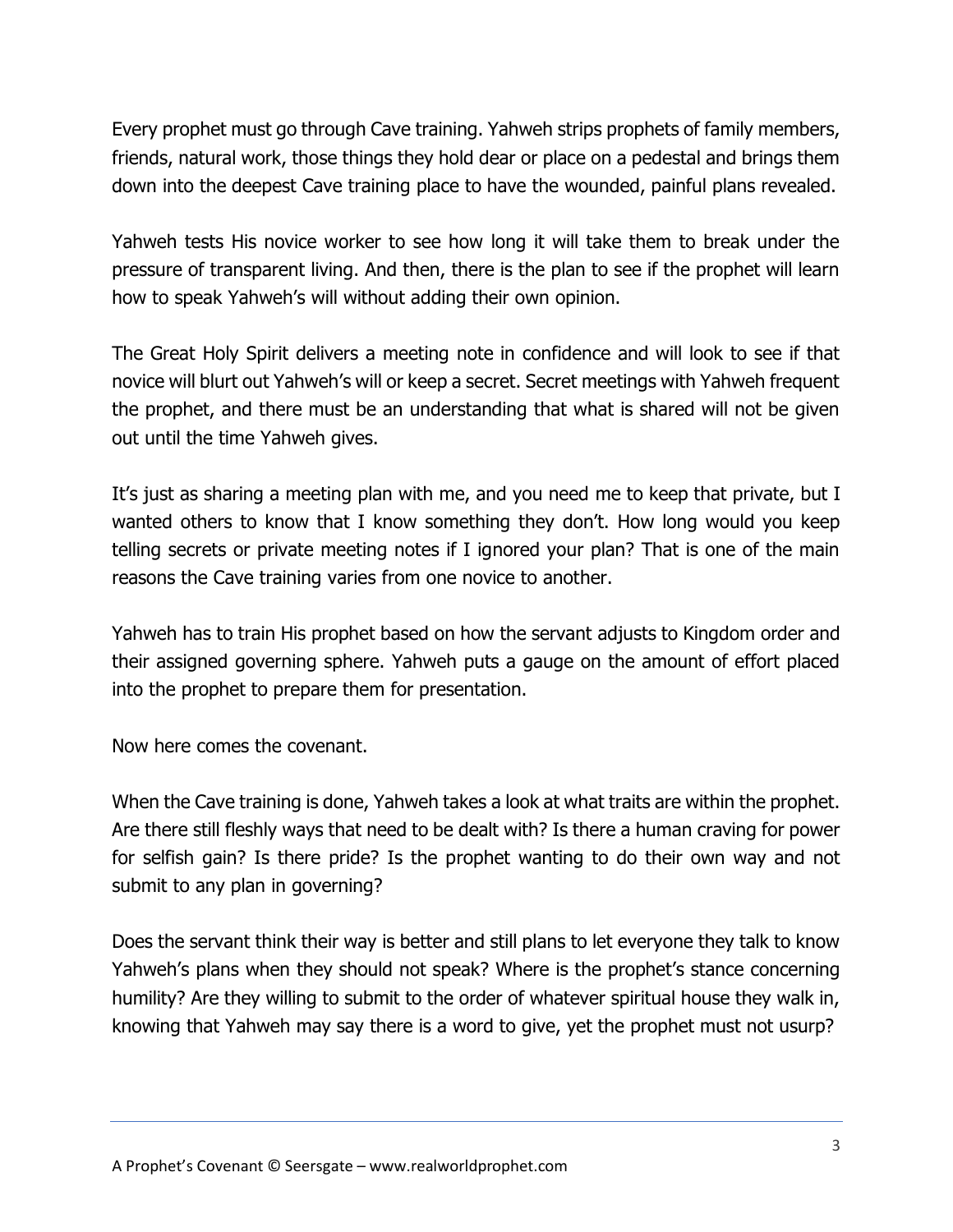See how Yahweh must deal with His prophets? The prophet office covenant will be given through the Great Way King Jesus DIRECTLY. No matter how many church leaders lay their hands on a prophet, Yahweh has to give the "final approval" and say they can trust this novice to put His Kingdom first and only say what Yahweh gives.

The covenant is pushed when the way of release begins. And then, there is the phase of presentation, where Yahweh begins to tell others in natural and spiritual outlets that there is a prophet in their midst.

It's the covenant that brings the provision, protection, and power. Going to seminary will not invoke Yahweh.

The prophet getting ready for service and going through the way of release will push Yahweh through a covenant and invoke a message into natural living. The covenant that Yahweh gives says to the unseen realm that what this person says in Yahweh's authority under their sphere of influence, the plan Yahweh spoke first, and they repeated, will be pushed forward with covenant backing.

And only if there is a rewrite of Yahweh's plan will a new change come from Yahweh to His servant. Here is a Scripture reference of a rewrite of Yahweh's will:

(1) About that time Hezekiah became deathly ill, and the prophet Isaiah son of Amoz went to visit him. He gave the king this message: "This is what the Lord says: 'Set your affairs in order, for you are going to die. You will not recover from this illness.'" (2) When Hezekiah heard this, he turned his face to the wall and prayed to the Lord, (3) "Remember, O Lord, how I have always been faithful to You and have served You single-mindedly, always doing what pleases You." Then he broke down and wept bitterly. (4) Then this message came to Isaiah from the Lord: (5) "Go back to Hezekiah and tell him, 'This is what the Lord, the God of your ancestor David, says: I have heard your prayer and seen your tears. I will add fifteen years to your life, (6) and I will rescue you and this city from the king of Assyria. Yes, I will defend this city. (7) "'And this is the sign from the Lord to prove that He will do as He promised: (8) I will cause the sun's shadow to move ten steps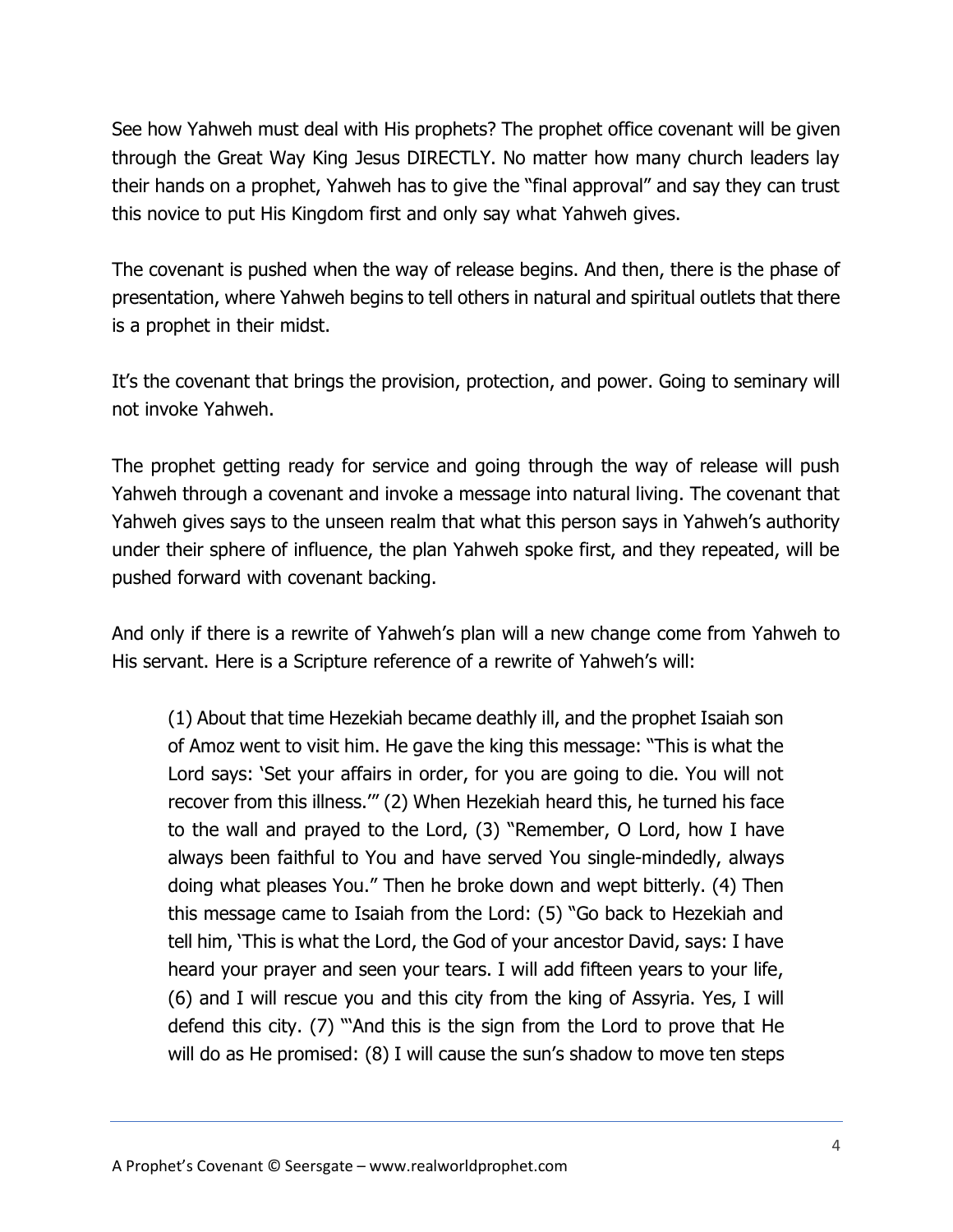backward on the sundial of Ahaz!'" So the shadow on the sundial moved backward ten steps.

—Isaiah 38:1-8 NLT

Yahweh is invoked by a covenant agreement. Here is a general process in the way a prophet delivers a message:

- 1. Yahweh says to His prophet, "Say this message/word/plan to  $\blacksquare$ "
- 2. The prophet says, "Yes" and delivers what Yahweh says.
- 3. If the message cannot be delivered due to the person/church/group not wanting to hear it, the prophet waits on Yahweh as to what plan to do next. Never should a prophet keep attempting to speak to the intended hearer when they reject the message. If they say, "I don't want to hear it," or they hear it and reject it, Yahweh will let the prophet know what to do with the message.
- 4. After the message is delivered, Yahweh looks at the covenant and brings backing to the active message when the time is at hand. The message is pushed forward with power over natural time.
- 5. The way that a prophet can speak is with free will. But the prophet must learn to say what Yahweh gives when dealing with matters of the Kingdom and not give their embellishment. Only speaking what Yahweh gives will avoid the situation as was done with King David and his prophet first telling him to build the temple for the Ark of the Covenant.

Here is the Scripture reference concerning Nathan speaking from his will and Yahweh giving correction and an accurate plan:

(1) When David was settled in his palace, he summoned Nathan the prophet. "Look," David said, "I am living in a beautiful cedar palace, but the Ark of the Lord's Covenant is out there under a tent!" (2) Nathan replied to David, "Do whatever you have in mind, for God is with you." (3) But that same night God said to Nathan, (4) "Go and tell My servant David, 'This is what the Lord has declared: You are not the one to build a house for Me to live in. (5) I have never lived in a house, from the day I brought the Israelites out of Egypt until this very day. My home has always been a tent, moving from one place to another in a Tabernacle. (6) Yet no matter where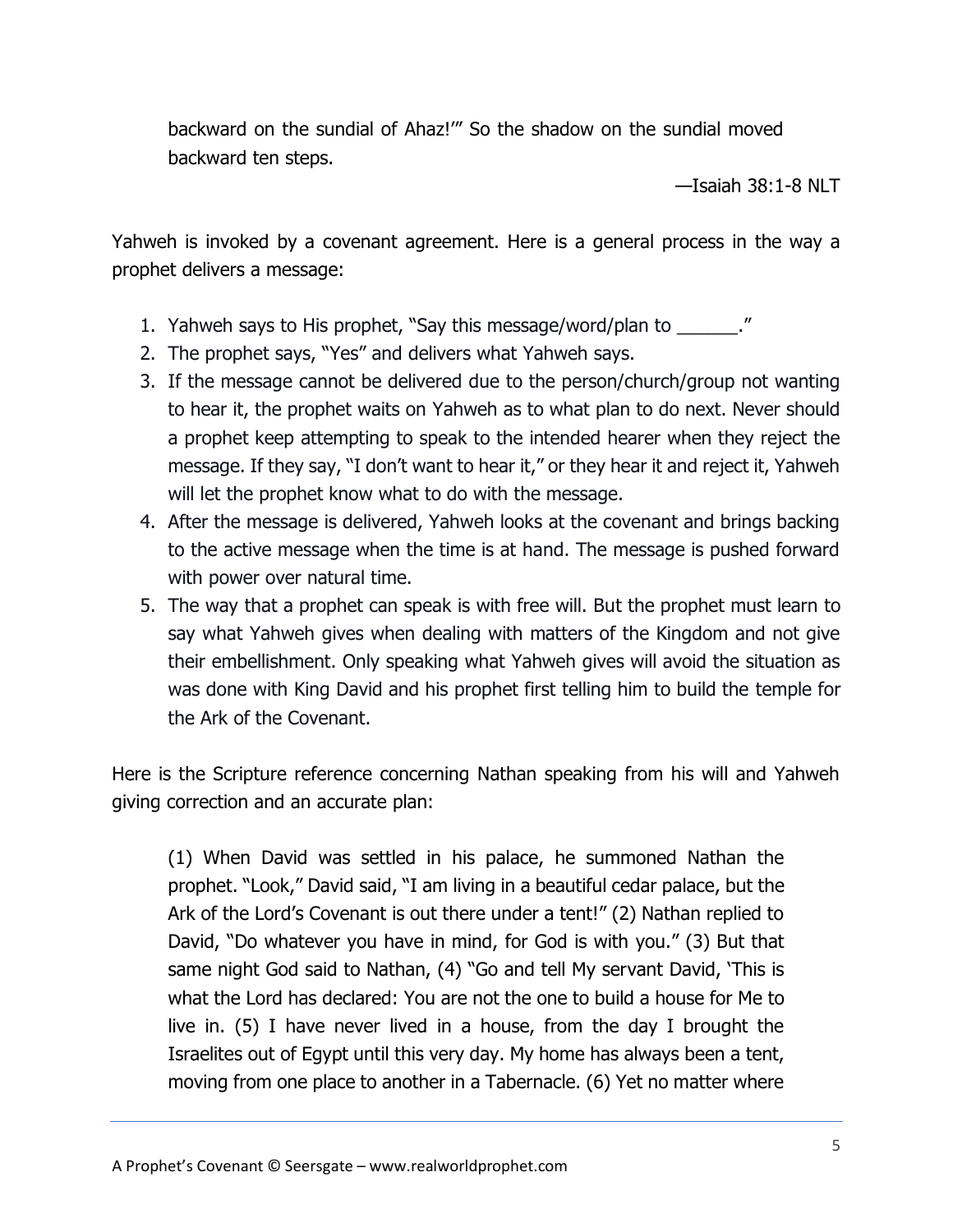I have gone with the Israelites, I have never once complained to Israel's leaders, the shepherds of My people. I have never asked them, "Why haven't you built Me a beautiful cedar house?"' (7) "Now go and say to My servant David, 'This is what the Lord of Heaven's Armies has declared: I took you from tending sheep in the pasture and selected you to be the leader of My people Israel. (8) I have been with you wherever you have gone, and I have destroyed all your enemies before your eyes. Now I will make your name as famous as anyone who has ever lived on the earth! (9) And I will provide a homeland for My people Israel, planting them in a secure place where they will never be disturbed. Evil nations won't oppress them as they've done in the past, (10) starting from the time I appointed judges to rule My people Israel. And I will defeat all your enemies. "'Furthermore, I declare that the Lord will build a house for you—a dynasty of kings! (11) For when you die and join your ancestors, I will raise up one of your descendants, one of your sons, and I will make his kingdom strong. (12) He is the one who will build a house—a temple—for Me. And I will secure his throne forever. (13) I will be his father, and he will be My son. I will never take My favor from him as I took it from the one who ruled before you. (14) I will confirm him as king over My house and My kingdom for all time, and his throne will be secure forever.'" (15) So Nathan went back to David and told him everything the Lord had said in this vision.

—1 Chronicles 17:1-15 NLT

There is legroom within the prophet's sphere to speak based on what the Word of Yahweh states, using context, knowing Yahweh will back up the plan. But there is a dangerous way when there is a fleshly human way to see because this is where the prophet gives forward what seems well and not what Yahweh is actually saying. Then the prophet blindly agrees with what other prophets say to have the appearance that they hear something with an accurate plan when they have not heard directly from Yahweh.

The prophet cannot declare their will and say to Yahweh that He must back it. Yahweh will only promote or push His will in an active prophet under the covenant to a certain extent. Here is where another dangerous way presents itself: The covenant-covered prophet would hear God, feel His presence in church services, see miracles and still participate in sinful actions.